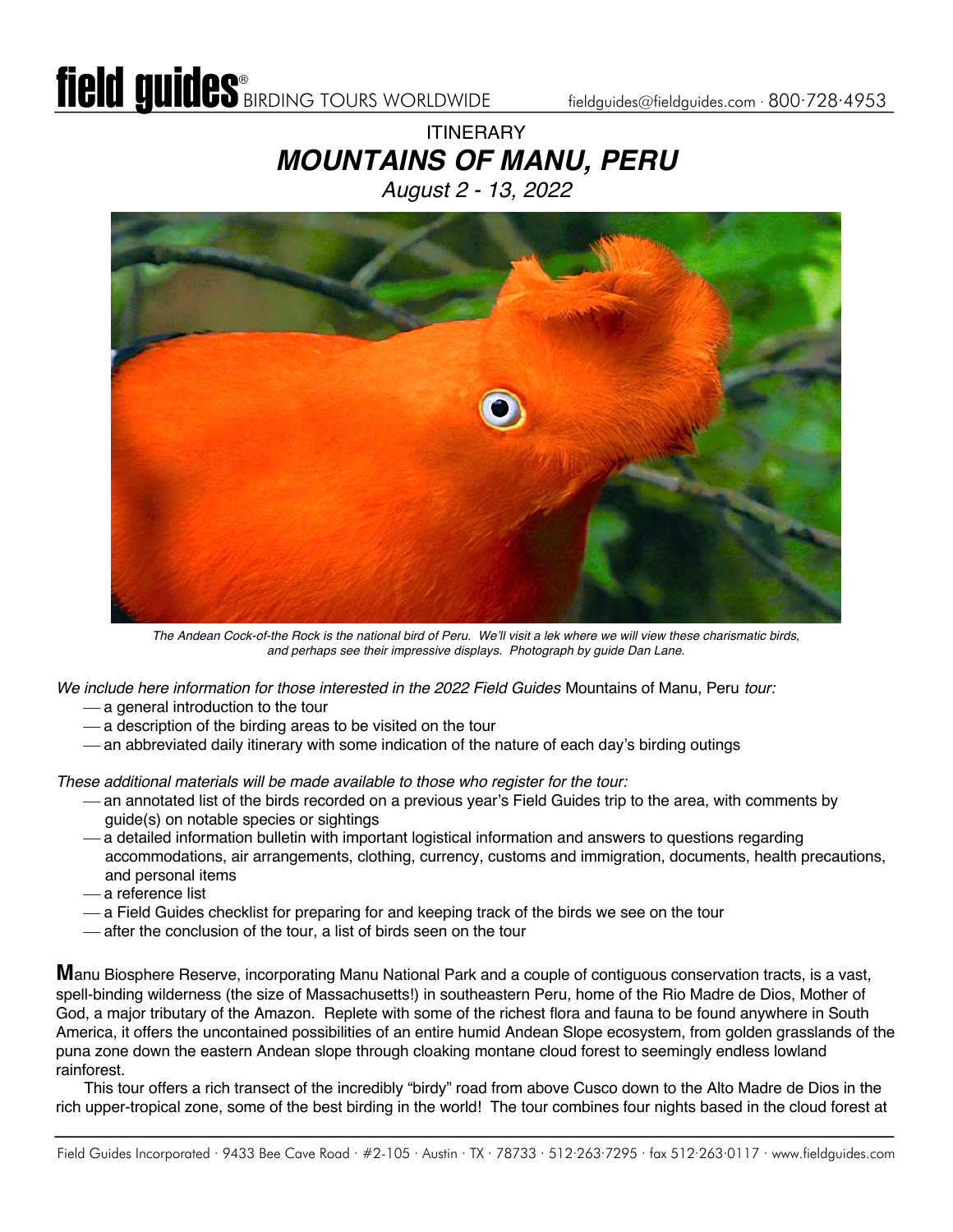4600 feet (1400m), from which we bird up and down the road, with three nights in the rich upper-tropical foothills at 1600 feet (500m), based at Villa Carmen Biological Station. We also plan to spend one night this year at Wayqecha Biological Station, at 9800 feet (3000m), on our return to Cusco, thus allowing us an opportunity to bird the high-elevation forest early and late. Each lodge we use offers pleasant sleeping, hot showers, good food, and good service right in the midst of excellent birding—with no camping involved.

The scenery alone would be reason to take this tour—the copses of tree line forest that plunge down the east slope, becoming taller and wetter and more cloaking at mid-elevations, secreting streams and waterfalls and rushing rivers, in places completely covering the narrow road that snakes downslope. There are precious few places in South America where one can transect comparably undisturbed forest on the diverse east slope of the Andes. And at Villa Carmen Biological Station we will enjoy of the mosaic of habitats that make this a very special place.

But the birds too are genuinely breathtaking—from glowing male Andean Cocks-of-the-rock and electric Plumthroated Cotingas to wonderfully camouflaged Yungas Pygmy-Owls, mottled in rufous, browns, and grays; from subtly beautiful Gray-breasted Mountain-Toucans gulping big fruits in the temperate forest to dazzlingly brilliant Paradise Tanagers consuming the abundant melastome berries of the middle-elevation forest edge, along with dozens of other tanagers in mixed-species flocks, a phenomenon for which the east-Andean slope is justifiably famous; from Whitecapped Dippers along mountain streams to Fasciated Tiger-Herons along foothill rivers; from sunning Hoatzins with their shaggy crests to a fabulous array of hummingbirds (including shaggy-crested Wire-crested Thorntails and Rufous-crested Coquettes!); from virtuoso Chestnut-breasted Wrens and Andean Solitaires to piercingly resonant White-eared Solitaires and Olive Finches "shouting" above the sound of rushing water, to mellow and persistent Tawny-bellied Screech-Owls that soothe us to sleep each night in the quiet lowlands; from shy tinamous and antpittas that circle us furtively in response to playback, to the big male Amazonian Umbrellabirds atop canopy trees. We'll seek numerous range-restricted specialties, from Blue-headed Macaw, Bearded Mountaineer, Scarlet-hooded Barbet, Creamy-crested, Cabanis's, and Marcapata spinetails, Rusty-fronted Canastero, Red-and-white Antpitta, Slaty Gnateater, Yungas and Cerulean-capped manakins, Cinnamon-faced Tyrannulet (first described in 1997), Yellow-crested Tanager, and a few bamboo specialties, more typical of lower elevations in southwestern Amazonia, including Dusky-cheeked Foliage-gleaner, Bamboo Antshrike, and Goeldi's, White-lined, and Manu antbirds. In 8 days of birding we should encounter more than 350 species of birds, including some of the fanciest and most sought-after in the Neotropics.



*The Cinnamon-faced Tyrannulet is little known and has a small range, but we have excellent chances to see them on our tour. Photograph by Participant Charlotte Byers.*

**Focus of this tour:** The purpose of this tour is to enjoy some of the richest birding on the east slope of the Andes while comfortably based at some wonderful lodges that give access to a wide range of elevations. In part to break up the long drive back to Cusco, and in part to buffer against a period of excessive sun (!), rain or fog, we've decided to divide our stay in the cloud forest into two segments—three nights on the way down and two nights on the way back up. By our second stay in the cloud forest zone, we'll have a good sense of how to prioritize our time on our final day of birding in these cool Andes. There will be some night-birding options near each of our lodges.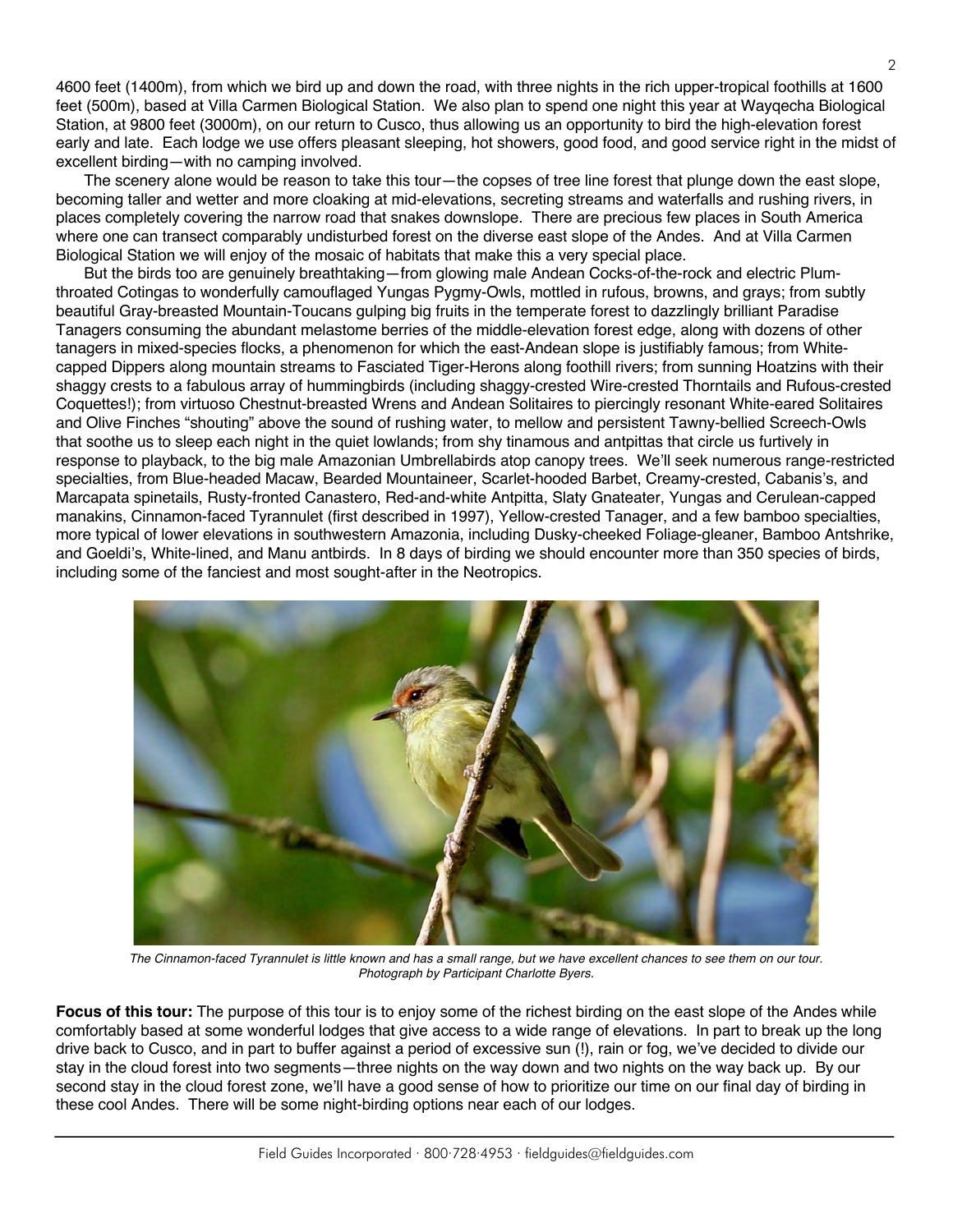

*The Blue-headed Macaw is found in lowland forests of the southwestern Amazon basin, primarily in Peru. One of our goals on this tour is to get a great view of this range-restricted species. Photograph by participant Eric VanderWerf.*

**All participants will be required to confirm they will have completed a full COVID vaccination course at least two weeks prior to the tour (which, for tours departing on or after March 1, 2022, includes a booster)**. Having a vaccinated group will greatly diminish but not eliminate the possibility of the group and individual participants being adversely affected by COVID-19. **We are requiring all of our staff guides to be vaccinated, including getting the booster**. Note too, that many travel destinations are or soon will be requiring proof of vaccination for entry to bypass testing delays or quarantine, and that entry requirements for a destination can change at any time. Proof of a booster shot, too, may become a requirement for some travel destinations if they choose to declare that vaccinations do not last indefinitely. And having a booster means your risk is lowered and your travel plans and those of our group are less likely to be disrupted.

We want to be sure you are on the right tour! Below is a description of the physical requirements of the tour. If you are *concerned about the difficulty, please contact us about this and be sure to fully explain your concerns. We want to make sure you have a wonderful time with us, so if you are uncomfortable with the requirements, just let us know and we can help you find a better fitting tour! Field Guides will not charge you a change or cancellation fee if you opt out within 10 days of depositing.*

### **Physical requirements of this tour:**

- **TRAILS & Walking**: There is no level ground, so a good sense of balance is important. Most trails are very steep; there is a rough trail around Cock of the Rock Lodge. A walking stick may be needed. We will be on dusty gravel roads with sometimes loose footing, and on trails that can be quite muddy and have roots and other obstacles. Our longest trail hike will be 4 miles round trip, which we will do in a morning.
- **POTENTIAL CHALLENGES:** Climbing in and out the van multiple times a day will be necessary. We will be on our feet for much of the day
- **PACE:** Days will start pre-dawn, with breakfasts typically at 5:00-5:30 am. We will be on our feet birding all morning for up to 6 hours, walking perhaps 2 miles at a time primarily on roads. Most days we will return to the lodge for lunch followed by a short break. We will have afternoon outings and sometimes optional night outings. On several longer days and transfer days, we will have box lunches, then will end mid-afternoon.
- **ELEVATION:** We are in the mountains at elevations up to 12,000'.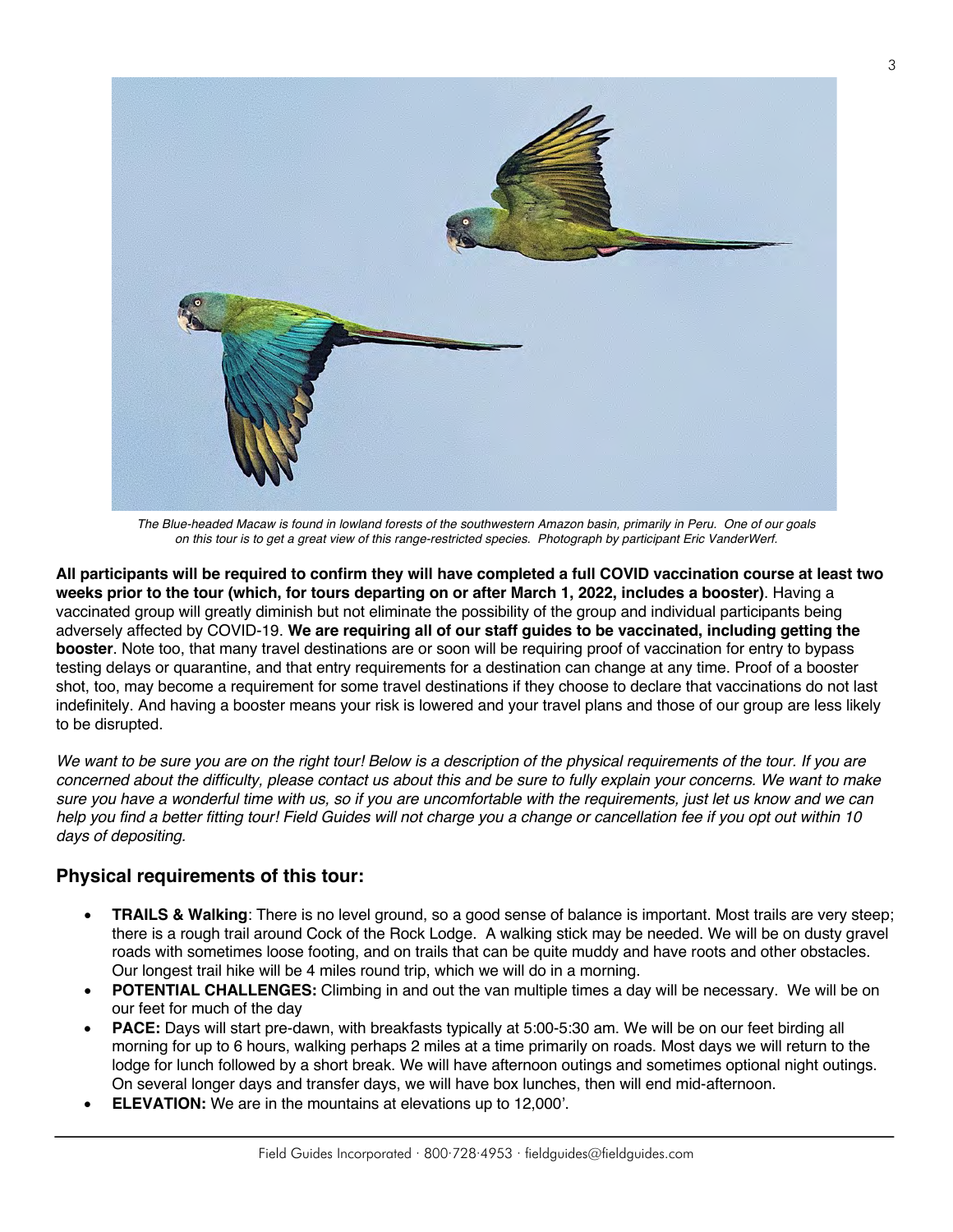- **WEATHER:** Climate is highly variable. With clear skies, daytime temperatures can reach the high 80s F, especially at low elevations. High humidity is expected, and rain is always a possibility. Cloudy conditions may drop temperatures to 50s F at midday at higher elevations. **Please note: At this time of year there is a strong possibility of a southern cold front lasting 3-4 days. Conditions can be windy, rainy, and temperatures can drop into the upper 40s F.**
- **VEHICLE SEATING:** So that each participant has equal opportunity during our travel, we employ a seat rotation system on our tours. You will need to be able to maneuver to the back of a van on occasion. Those who experience motion sickness will need to bring adequate medication for the duration of the tour, as we are not able to reserve forward seats for medical conditions.
- **BATHROOM BREAKS:** There are no indoor restrooms on most of our excursions, so you must be prepared to make comfort stops in nature.
- **OPTING OUT:** The trail walking is around the lodges so there is always the option to stay back and view the feeders. For road birding, the van will be nearby.

If you are uncertain about whether this tour is a good match for your abilities, please don't hesitate to contact our office. If they cannot directly answer your queries, they will put you in touch with one of the guides.

### *This tour can be combined with Peruvian Rainforests of the Tambopata, July 23 – August 2, 2022.*



# **About the Birding Areas**

**Drive from Cusco to San Pedro**—The shrub and cactus-clad slopes and quebradas (gullies) of the arid intermontane valleys southwest of the high eastern crest support a landbird fauna of considerable interest as well, including a handful of distinctive endemics. Among these are Bearded Mountaineer and Rusty-fronted Canastero, striking evolutionary products of lengthy geographic isolation. The scrubby slopes near Cusco and Huacarpay offer our first chance for the canastero and the spectacular Bearded Mountaineer, which feeds at the blooming tree tobacco in the rocky outwash plains above the lakes. The scrubby slopes are also home to Bare-faced Ground-Doves, Giant Hummingbird (at nine inches, the heaviest of hummers), Sparkling Violet-ear, Black-tailed and Green-tailed trainbearers, a disjunct population (*griseipectus*) of Streak-fronted Thornbird, White-browed Chat-Tyrant, Yellow-billed Tit-Tyrant, Blue-and-yellow Tanager, Ashbreasted Sierra-Finch, and Band-tailed Seedeater. Our time allotted to bird here will depend on when we arrive in Cusco, and the conditions of the road into Manu ahead. If we expect a long drive, we may be forced to cut our time in this area short in favor of arriving at our destination before dark. Furthermore,

we give this area more attention on our Machu Picchu and Abra Malaga tour.

From the Cusco valley a newly paved road climbs northeastward over a long ridge—past the pre-Inca ruins of Ninamarca—and descends into the valley of the Rio Paucartambo, world capital of potato diversity. From Paucartambo (which, roughly translated from Quecha, means "Way station of the cacique") it continues as a dirt road, narrows, and crawls up through a patchwork of agricultural land and natural temperate-zone scrub (supporting the endemic Creamycrested Spinetail), eventually emerging into the high *jalca* zone (grassland above treeline) near the crest of the northeasternmost cordillera. Near the pass, where the buffer zone of the park begins, are vast stretches of undisturbed puna grassland that fall away to treeline down the east slope. The crest here is about 12,500 feet (3800m). We'll make select stops for the dry-side specialties en route as timing and weather allow.

**The humid temperate and upper subtropical forests—**From the crest of the northeasternmost cordillera, we will bird down the breathtakingly beautiful east slope on a little-traveled road to our first lodge at 4600 feet (1400m). On our descent the first afternoon, we'll have time for only a very limited sampling of this zone, but we'll be back up in due course.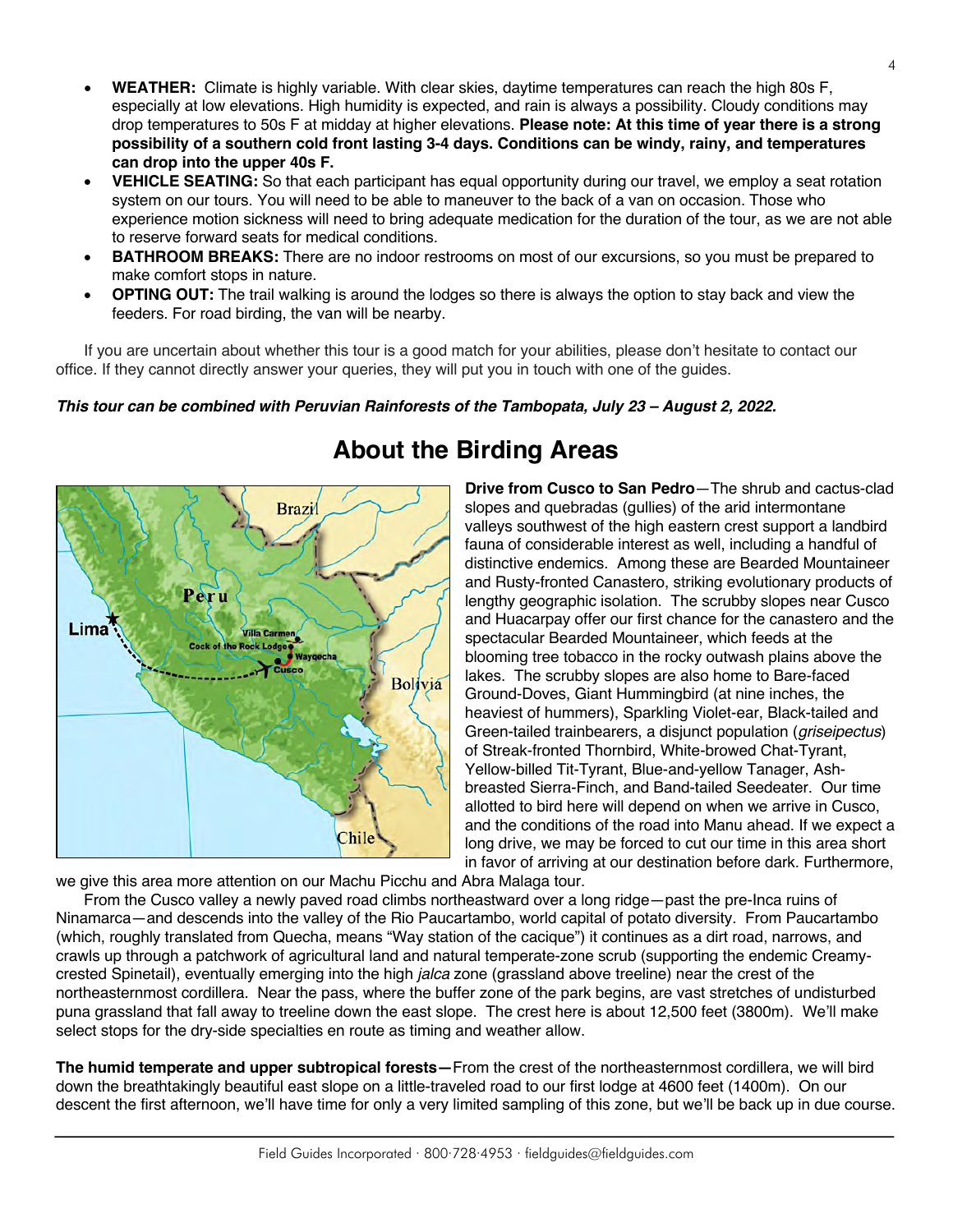After a transition through increasingly humid shrubbery, we'll reach treeline and the temperate-zone forest, which cloaks the slopes down to around 7500 feet (2300m). This zone, which contains lots of blossoming shrubs and large stands of alders, blends into upper subtropical forest from around 7500 (2300m) down to 5000 feet (1500m). The uppermost zones support a more stunted forest, with considerable stands of *Chusquea* bamboo. As one descends, the forest becomes taller and more humid, with more running water. It is a land of grand forest vistas and scattered waterfalls. Our bus will drop us in various good forest stretches, periodically following us as we bird along on foot. In these upper zones, we'll seek such priority species as Yungas Pygmy-Owl, Collared Inca (*Coeligena torquata omissa,* the southern, chestnutcollared group, split by some from the northern, white-collared group, and called "Gould's Inca" [*C. inca*]), Violet-throated Starfrontlet, Buff-thighed Puffleg, Rufous-capped Thornbill, Masked Trogon, Gray-breasted Mountain-Toucan, Bluebanded Toucanet; two range-restricted furnariids, Puna Thistletail and Marcapata Spinetail; the secretive endemic Redand-white Antpitta, reclusive Barred and Band-tailed fruiteaters, the endemic Inca Flycatcher, the scarce Olive Flycatcher, Bolivian Tyrannulet, Rufous-bellied Bush-Tyrant; mixed flocks of White-collared Jays, Mountain Caciques (of the nominate race, split by some as "Bolivian Cacique"), and Hooded Mountain-Tanagers; Fulvous Wren (*Cinnycerthia fulva*, the southernmost group of the Sepia-brown complex that was split three ways); Black-capped Hemispingus (of the southern race *auricularis*), Rust-and-yellow, Golden-collared, and Slaty tanagers, Chestnut-bellied Mountain-Tanager, Plushcap, and Moustached and Black-throated flowerpiercers. We've seen all of these on past tours. While we won't see every possibility on any one trip, we usually find a surprise or two; the birding in these largely undisturbed habitats is simply spectacular.



*The Golden-eared Tanager is one of many fancy species we'll see on the tour. Photograph by participant Steve Wakeham.* 

**The humid subtropical zone of the east slope—**Based for three consecutive nights (and a fourth on our way back) at our well-situated lodge, we will be living in the lower part of the subtropical zone—among the best this ecosystem has to offer.

Our lodging itself offers an impressive degree of comfort for such a wilderness location—flush toilets, hot showers, spacious, private sleeping quarters, good food, and the opportunity to sleep to the sound of the rushing river and awaken in the midst of good habitat. The flowering vervain below the dining area (of both lodges) attracts such fancy hummers as Booted Racket-tail, Wire-crested Thorntail, Violet-fronted Brilliant, and (on occasion) the endemic Peruvian Piedtail.

Immediately above the lodge is a zone of overlap between species typical of the subtropics (generally considered to occur from around 4600-7500 feet, or 1400-2290m) and those more characteristic of the upper tropical zone (around 2000-4600 feet, or 600-1400m). This results in some of the richest tanager flocks anywhere. The forest edge can be teeming with exquisite tanagers that forage in frenzied flocks from one fruiting melastome to another. These can include several species of hemispingus, Blue-naped Chlorophonia, Golden-collared Honeycreeper, and lots of tanager allies called "tanagers": Yellow-throated, Orange-eared, Golden, Saffron-crowned, Paradise, Spotted, Golden-eared, Golden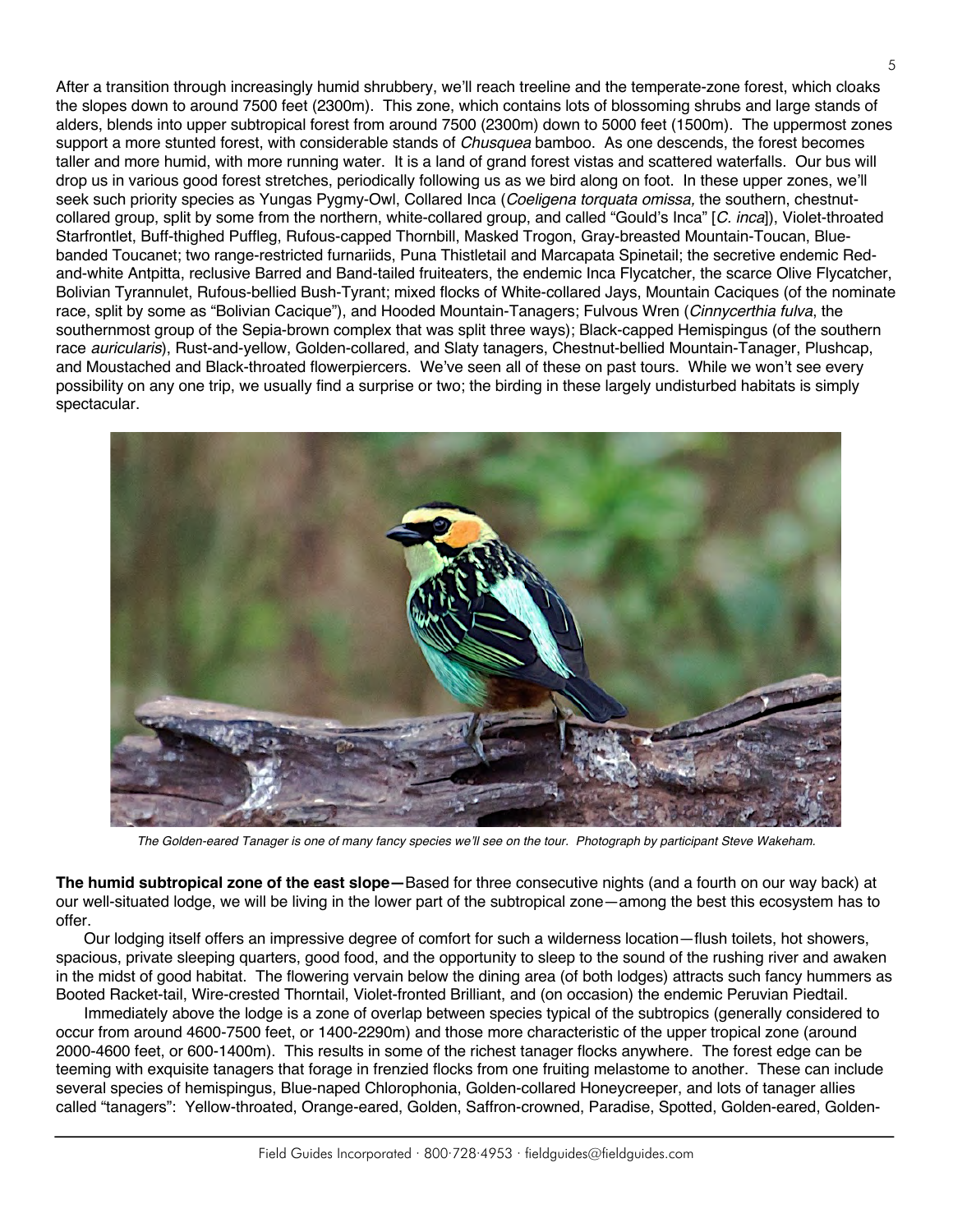naped, Blue-necked, Bay-headed, Beryl-spangled, and the very local Slaty. These frugivorous flocks sometimes overlap with mixed-species flocks of primarily insectivorous birds (but with a few fruit-eaters like Versicolored Barbet) that include such species as Yellow-breasted Antwren, Yellow-rumped Antwren, Lemon-browed Flycatcher, Gray-mantled Wren, and a few furnariids; there can be moments of virtual pandemonium! Uniform Antshrikes, Slaty Gnateaters, and Black-faced Brush-Finches call from the understory, competing for our attention with Crested and Golden-headed quetzals in the subcanopy. With luck we could locate a Black-streaked Puffbird or a Lanceolated Monklet, sitting quietly in the midstory. In the late afternoon, the normally inconspicuous Highland Motmot can suddenly appear. And, at any moment, a Solitary Eagle or a Black-and-chestnut Eagle could dive from the sky toward a skulking Andean Guan.

Historically, near the lodge, was an easily accessible Andean Cock-of-the-rock lek, but a landslide resulting from exceptionally heavy rains in January-February 2010 ripped through the lek area, causing the males to retreat downslope to form a new lek. Happily, there is another lek we visit that is a 15-minute drive from our lodge and the birds are quite used to people. In any case, the cocks are still quite common along the road, and we have sufficient time here to be sure of good sightings of the fabulous males of this incredible species.

The strategic location of our comfortable lodge has eliminated the need for camping along the road in order to have access to a wide range of habitat zones. Based here, we'll work both up and down the mountain, birding the temperate and subtropical zones by working upslope, and birding the upper tropical zone by working downslope. We plan to spend at least eight days (including coming and going) along this wonderfully rich "Kosñipata Highway" (as the road is known in the bird literature). We'll sleep in comfort to the sound of rushing water.

**The upper tropical forest and bamboo zones—**As we work downslope from the lodge, we will reach a distinctive forest zone with extensive stands of tall *Guadua* bamboo, which hold many specialties. Among the many possibilities down the road from the lodge in this upper tropical zone are: Military Macaw, Pavonine Cuckoo, Bluish-fronted Jacamar, Chestnuttipped Toucanet, Red-billed Scythebill, Cabanis's Spinetail, Dusky-cheeked Foliage-gleaner, Peruvian Recurvebill (rare), Black-billed Treehunter, Chestnut-backed and Bamboo antshrikes, Stripe-chested and Ornate antwrens, Manu, Black, and Goeldi's antbirds, Scaled Antpitta, Slaty Gnateater, and Cinnamon-faced Tyrannulet, *Phylloscartes parkeri*, a littleknown flycatcher that was first collected in 1899 but not observed again by ornithologists until 1972 (along this road), after which it was officially described as a distinct species and named for the late Ted Parker. The least disturbed patches of forest in the zone between 3000 and 5000 feet (900-1500m) hold such alluring (and scarce) species as Wattled Guan, Cerulean-capped Manakin, Olive Finch, and the ethereal songster, Chestnut-breasted Wren.

On the day we travel to Villa Carmen, we'll bird even lower into the foothill forest zone en route. The birds here will overlap those discussed under Villa Carmen.



The distinctive Red-billed Scythebill is widespread in much of lowland South America, but the distribution is described as *patchy. We'll watch for it when we bird the Guadua bamboo zone. Photograph by guide Micah Riegner.*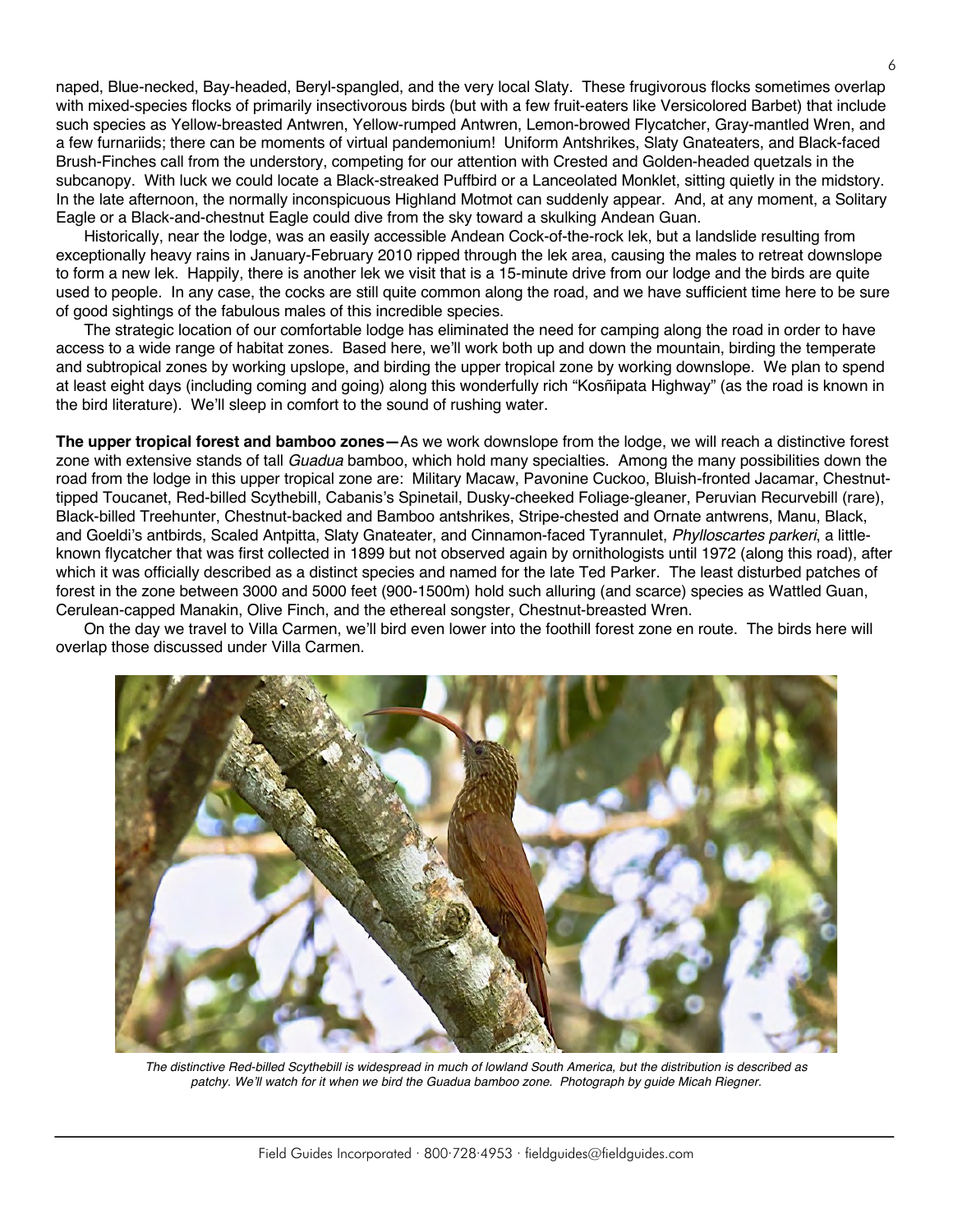

*The tiny Rufous-crested Coquette is one of many amazing hummingbirds we might see on the tour. Photograph by participant Steve Wakeham.*

**Villa Carmen and the eastern base of the Andes—**Located in the buffer zone of Manu National Park and north of the village of Pilcopata, is the Villa Carmen Biological Station, which is part of a private reserve of 7,574 acres. This lodge's elevation—about 1600 feet (500m)—is ideal for exploration of tropical and upper tropical avifauna under pleasant, relatively pest-free conditions.

We'll spend our time at Villa Carmen exploring their 25-mile trail system which covers an amazing array of habitats such as premontane and lower mountain rainforest, Riparian succession vegetation, secondary vegetation, bamboo, crops, pasture and some fish ponds. Many lowland species occur up to 1600 feet (500m); so we have a good chance of seeing a number of lowland rainforest species including Cinereous Tinamou, Black-and-white Hawk-Eagle, Sunbittern, Sungrebe, Scarlet, Red-and-green, Blue-headed, and Chestnut-fronted macaws, Black-banded Owl, Great and Longtailed potoos, Black-eared Fairy, White-chinned Sapphire, Long-billed Starthroat, Blue-crowned, Violaceous, and Blacktailed trogons, Chestnut-capped and Striolated puffbirds, Gilded, Lemon-throated, and Scarlet-hooded (rare) barbets, White-throated (Cuvier's) Toucan, Rufous-tailed and Rufous-rumped foliage-gleaners, Bluish-slate Antshrike (a leader of mixed flocks), Black-banded and Ocellated (*brevirostris* race, sometimes split as Tschudi's) woodcreepers, Red-billed Scythebill, White-browed, Yellow-breasted Warbling-, and Black-faced antbirds, Thrush-like and Amazonian antpittas, Fiery-capped Manakin, Rusty-fronted and Yellow-browed tody-flycatchers, Little Ground-Tyrant, Purplish and Violaceous jays, Hauxwell's Thrush, Black-capped Donacobius, Scaly-breasted Wren, Yellow-bellied Dacnis, and Swallow Tanager. Villa Carmen is also a great place to see mammals. Researchers have captured images of large cats such as jaguars and pumas among other mammals with the aid of camera traps. Other species that have been recorded here are Brazilian Tapirs, Giant River Otters, Common Squirrel Monkeys, Dusky Titis, Brown Capuchins, and Night Monkeys.

Among some of the lowland species that seem to prefer the base of the Andes (and hence are more likely here than further downriver in Amazonian Manu) are Black-capped Tinamou, Buckley's Forest-Falcon, Koepcke's and White-browed hermits, Rufous-capped Nunlet, Plain-crowned Spinetail, Dusky-cheeked Foliage-gleaner, Bamboo Antshrike, Stripechested Antwren, Mottle-backed Elaenia, Johannes' Tody-Tyrant, Round-tailed Manakin, Tawny-faced Gnatwren, Pectoral Sparrow, Yellow-bellied, Carmiol's (*frenata*), and Yellow-crested tanagers, White-winged Shrike-Tanager, and Black-and-white Seedeater.

The bamboo forest at Villa Carmen is impressive and might produce most of the bamboo specialists, in addition of that, we will bird the foothills of the Andes at the Pilcopata road. As part of the Atalaya ridge we'll pay special attention to the *Guadua* bamboo stands, which harbor a unique set of birds, specialized in this habitat. In addition to that we will be looking for a number of rarities occurring in the uplifted hills along the eastern base of the Andes such as Blue-headed and Military Macaws, Rufous-breasted and Fine-barred piculets, Plain Softtail, Goeldi's and Manu antbirds, Red-billed Tyrannulet, Black-backed Tody-Flycatcher, Golden-bellied Warbler (of the nominate race) to mention a few.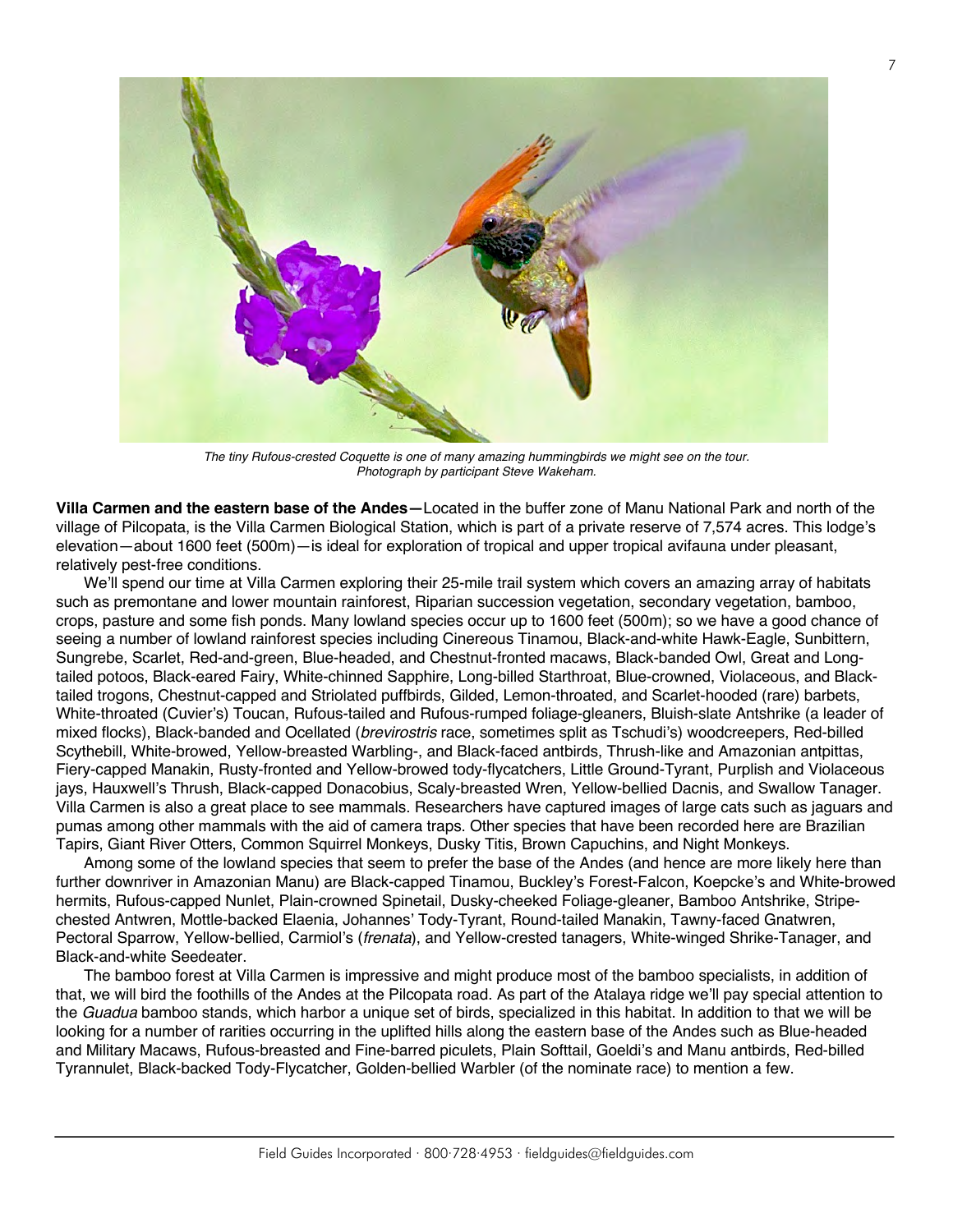To prepare for the many birds of the east-Andean slope, foothills, and lowlands, consult the coded tour checklist. The *BIRDS OF PERU*, by Schulenberg, Stotz, (our own Dan) Lane, O'Neill, and Parker (Princeton University Press, revised edition, 2010) will be an indispensable aid for field identification. Plus, it should make preparing for the tour an immense pleasure!



*The Red-and-White Antpitta is endemic to a small region of the eastern Andes near Cusco. On previous tours, we've heard these elusive birds, so we will hope we can actually see one this year! Photograph by guide Dan Lane.*

### **Itinerary for Mountains of Manu, Peru**

**Day 1, Tue, 2 Aug. Flight to Lima.** Flights to Lima typically depart from the US late afternoon or evening and arrive into Lima from 9:30 to 11:30 p.m. Because these flights arrive late and our flight to Cusco often requires an early departure, we urge you to select a flight that arrives early, or else come a day early in order to rest up before our flight tomorrow morning. Our office can help you with reservations for air and hotel. Be sure our office knows your arrival plans.

You will get your passport stamped at Immigration, claim your luggage, and proceed through Customs. You can exit the baggage area and push your own luggage cart to the new Costa del Sol Wyndham Hotel, simply out the door from international arrivals and across the street within the airport complex (ask any one of a number of English-speaking airport information assistants for directions). As you check into the hotel, please submit your passport for copying (a requirement of most hotels in Peru) and ask for the message to Field Guides participants regarding the plan for tomorrow. The message will inform you of detailed plans for our flight to Cusco in the morning and of what time to be ready; your guide(s) will meet you in the hotel lobby, if not at the buffet breakfast, and we'll go together to check in to our flight.

If you have come a day early or are arriving from another Field Guides tour, and are already at the hotel, your guide(s) will contact you about plans. Night at the Costa del Sol Wyndham Hotel, Lima International Airport.

**Day 2, Wed, 3 Aug. Flight from Lima to Cusco, drive to Wayqecha.** On this day, we will arrive in Cusco as early as we can so that we can be on the road to the humid slope of the Andes. It will be a long driving day, with a few birding stops on the way to break up the road time. The scenery along the way will be memorable, and the anticipation of the birds in the region palpable. We should be able to see some species of interest along the route, and will be able to spend ample time in the higher elevations of cloudforest this evening! We will arrive at Wayqecha Biological Station, a relatively new research station in the upper montane cloud forest at 9800 feet (3000m). Staying at the station will make it possible to be in high-elevation habitat for Swallow-tailed Nightjar at dusk, as well as to be out in this high-elevation forest early in the morning while the birding is at its best. The station offers lovely duplex cabins with individual bathrooms for each bedroom, each with a private entrance and anteroom with electric outlets for recharging while the generator is on. Set on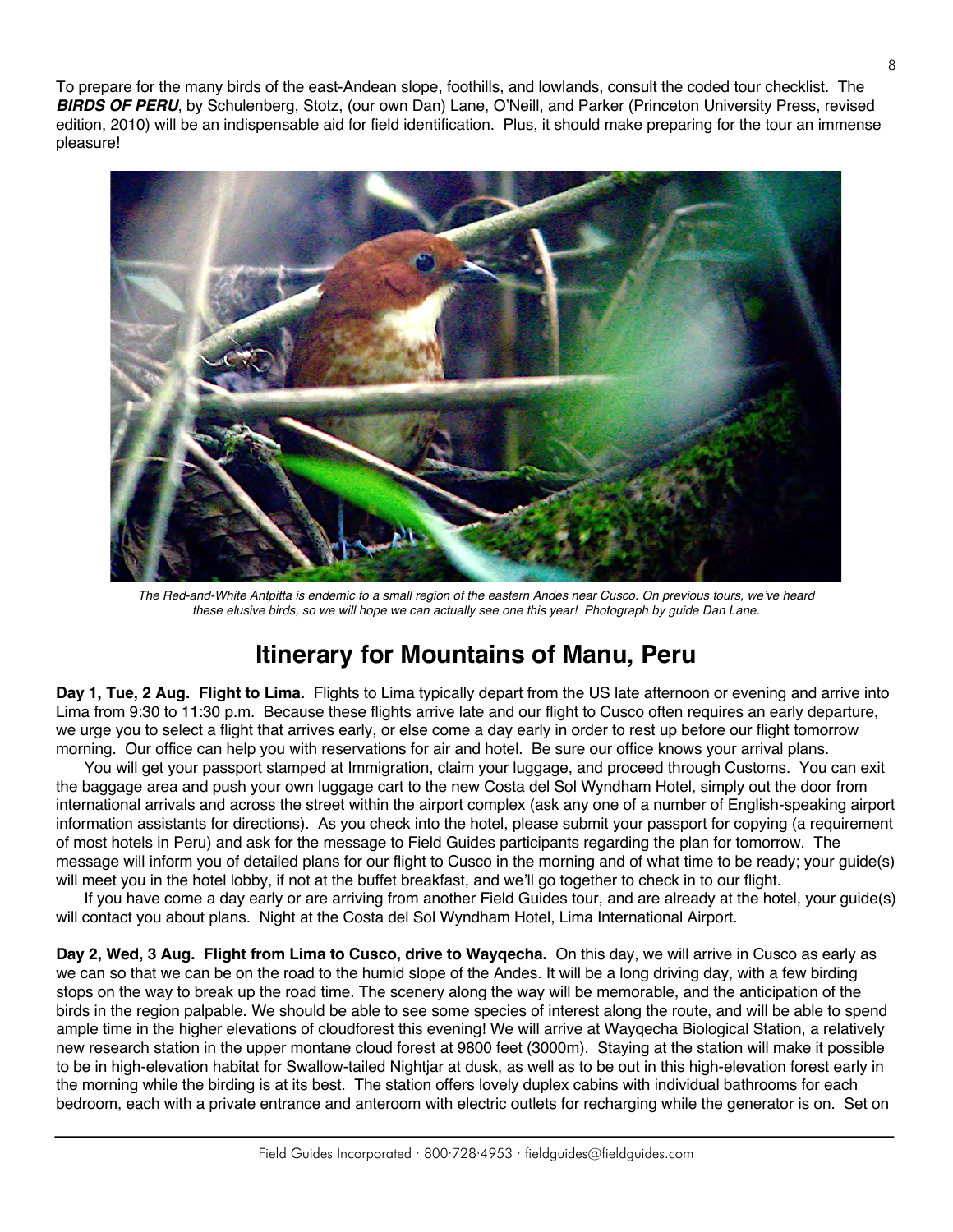a steep slope, each cabana has a balcony with a breathtaking view of montane forest as far as the eye can see. But room is limited, and some clients who have singles elsewhere on the tour may have to share a room. Night in Wayqecha Research Station.



*The Red-crested Cotinga is a high-elevation species that occurs from Venezuela to Bolivia. We've gotten good views of this understated but attractive cotinga at Wayqecha. Photograph by guide Dan Lane.*

**Day 3, Thu, 4 Aug. Birding from Wayqecha down the east slope to San Pedro**. This morning, we'll spend the early hours exploring the higher elevations of cloudforest around our lodge before we descend towards our lodging at San Pedro. The treeline environments can be exciting with cotingas, pygmy-owls, tapaculos, antpittas, and a host of tyrants and tanagers roving in mixed-species flocks. It could be cool this morning, but will likely warm up as day progresses. Night at Manu Paradise Lodge or Cock-of-the-Rock Lodge.

**Days 4-5, Fri-Sat, 5-6 Aug. Birding east slope of Manu from our lodge.** We'll have two full days now to bird up and down the road from our base in the heart of the lower subtropical zone. We'll spend one day in the middle-elevation section not far from the lodge. We plan to spend the other day back up the road in the upper subtropical and temperate zones, a fair bus ride up from our lodge but well worth the effort. Expect early starts, cool mornings, warm middays and afternoons, and some evening birding. There could be rain at any time in these cloud forests, so rain gear should always be available (along with plenty of sun protection). Nights at Cock of the Rock Lodge or Manu Paradise Lodge.

**Day 6, Sun, 7 Aug. Birding downslope from San Pedro to Villa Carmen.** This morning, we'll bird downslope from our San Pedro lodge through a stretch of bamboo habitat and upper tropical forest, then pass through some second growth and open country areas lower in the Kosñipata valley where human activities have opened up the habitat, before reaching the last hill with nice bamboo habitat. In this area, a recently-opened biological station named Villa Carmen will serve as our base of operations for the next couple of days, allowing us to explore this mosaic of open, forested, and bamboodominated habitats. Night at Villa Carmen.

**Days 7-8, Mon-Tue, 8-9 Aug. Full days in Villa Carmen.** We have two full days in this area. There is a great trail system that covers a number of habitats in which we'll be looking for species of lower elevation. Expect an early start, birdy morning, a return for lunch and a midday break, then an optional afternoon's birding. We may also do some nightbirding right outside our rooms. Night at Villa Carmen.

**Day 9, Wed, 10 Aug. Full day of birding up the Kosñipata road to San Pedro lodge.** Today, we will head back upslope after early morning birding around the station and adjacent area, with special attention paid to birds of the more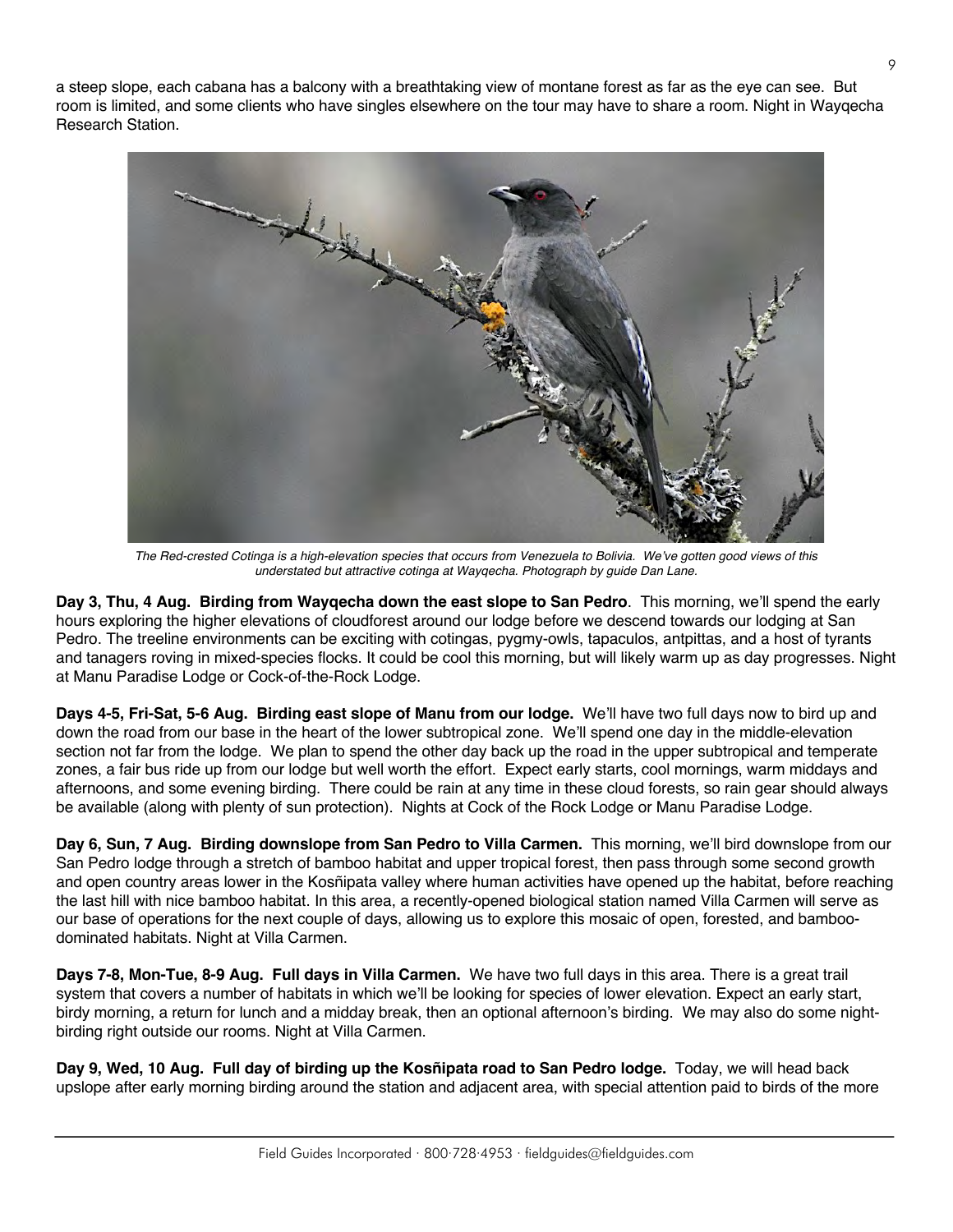open country, and then the bamboo-laden lower foothills as we continue upslope to our lodge in the San Pedro area. Night at San Pedro (either Cock-of-the-Rock or Manu Paradise Lodge).

**Day 10, Thu, 11 Aug. Birding our way back to Cusco.** This will be our morning to cover the high temperate and treeline habitats of the Kosñipata "Highway" before we begin our drive back to Cusco. Once we leave the Manu area, time will dictate how much effort we can put into stops for any dry habitat birds we missed along the road to Cusco. Night in our comfortable hotel in Cusco.

**Day 11, Fri, 12 Aug. Flight Cusco/Lima.** There may be a bit of time to explore Cusco this morning before our flight to Lima.

Please contact your tour manager if you would like help arranging any extra activities. International departures will likely be between 10pm-3am. **Unless you request otherwise, we will not have room reservations in Lima.**

**Day 12, Sat, 13 Aug. International flight(s); connections home.** Departures are usually spread out over the period of 9:00 p.m. on Day 11 to 1:00 a.m. on Day 12 and again between 7:00 and 9:30 a.m. on Day 12. You should plan to be at the check-in counter 2.5 to 3 hours in advance of your flight. Que les vayan bien!

# **About Your Guide**

 **Dan Lane, the "Barbet,"** was barely out of diapers when his love for birds manifested itself. He was an active birder in his home state of New Jersey until he graduated from college in 1995 and moved to Louisiana to pursue a master's studying Neotropical birds at Louisiana State University. By 1999, he'd received his degree and participated in three LSU expeditions to Peru and Ecuador, discovering a new species of bird (Scarlet-banded Barbet) along the way. His increasing experience with the Peruvian avifauna, coupled with having the luck of being "in the right place at the right time," landed Dan co-authorship on the *Birds of Peru* alongside his childhood heroes Ted Parker and John O'Neill. Meanwhile, his continuing fieldwork has resulted in uncovering additional new species to science (although writing these up, sadly, takes far more time than finding the birds, and Dan's way behind schedule).

*"Dan Lane is superior in all aspects as a guide—excellent recognition of bird sounds, patient in drawing birds in for views, able to relate to group members with relaxed courtesy and helpfulness. We rate Field Guides the highest." J.N. & E. S., Amazonian Ecuador: Sacha Lodge* 

Dan's interests in birds also include illustration, bird vocalizations, and bird biogeography and evolution. He's pleased to be working with Field Guides and enjoys the friendship and fun the Field Guides family provides. His favorite areas are largely in tropical Latin America, but on occasion he has led tours to other corners of the globe and of course (somewhat) regularly birds near his home in Louisiana.

Visit https://fieldguides.com/our-staff/ for Dan's complete tour schedule; just click on his photo.

# **Financial Information**

**FEE: \$5225 for one person in double occupancy from Lima DEPOSIT:** \$525 per person **FINAL PAYMENT DUE:** April 4, 2022

**SINGLE SUPPLEMENT (Optional\*):** \$1175 (*Depending on group composition, singles may not be available at Cock of the Rock Lodge, Villa Carmen, or at Wayqecha Cloud Forest Research Station.)*

**LIMIT: 8**

#### **Special Note: Tour fees may be subject to change due to the global economic effects of COVID-19.**

We have published the itinerary and price for this tour with the understanding that during these uncertain times we are likely to encounter unforeseen changes. Some of our tours may incur higher costs due to increases in currency exchange rate fluctuations or COVID-19 related fees imposed by countries and/or suppliers. Travel and hospitality companies all over the world have been adversely affected by the pandemic, and there is no guarantee that all of the lodging and transportation we have booked for this tour will still be available at the time of departure. We hope to maintain our services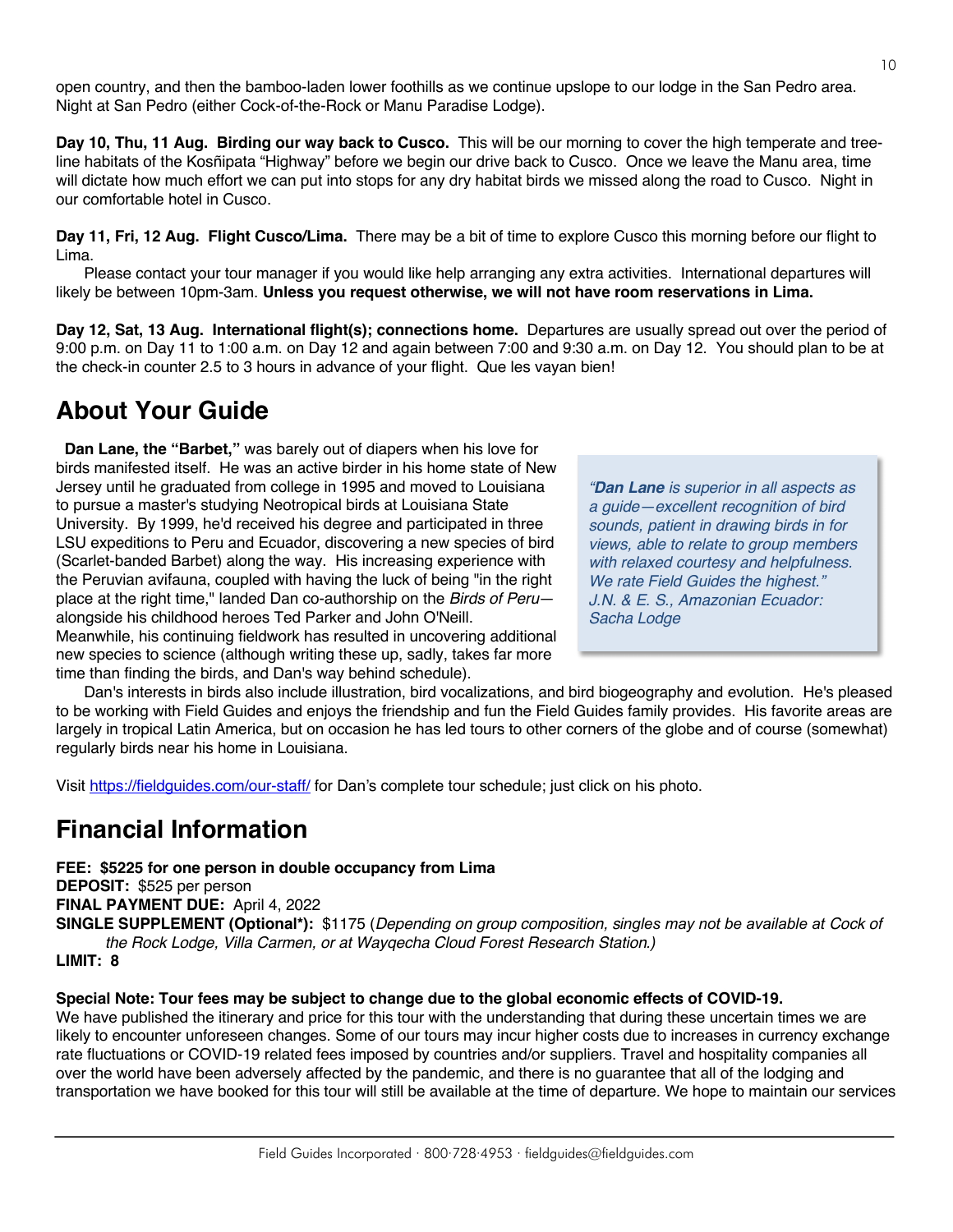as indicated in our itinerary as well as our published tour fee. However, if changes are required we will make every effort to maintain the quality of the itinerary as it is published with the most appropriate substitutions available. Should any necessary changes or other unforeseen causes result in an increase in service rates to us, we reserve the right to pass on those increases in fees to the tour participant.

# **Other Things You Need to Know**

**TOUR MANAGER:** The manager for this tour is Christine Boilard. Christine will be happy to assist you in preparing for the tour. If you have any questions, please don't hesitate to contact her!

**ACCOMMODATIONS:** Our hotels in Lima and Cusco are modern and very comfortable, with all the amenities. Our lodges at middle elevations are in a cool, humid climate, sometimes penetratingly so after a wet *friaje (*cold fronts from the south)*.* Pack plenty of warm clothing and good raingear and consider bringing your umbrella to the dining room. Both lodges have hot water for bathing. At Cock of the Rock Lodge, lighting in the rooms is by candlelight (remember to extinguish your candles before leaving the room), so you'll need your headlamp or flashlight for navigating after dark. A recharging station is located in the dining room and a generator is turned on as needed for recharging. Singles may not be available while at Cock of the Rock Lodge. Manu Paradise Lodge, just down the road (and across the river) from Cock of the Rock Lodge, is relatively newer and smaller, but the rooms have electric lighting and electric outlets for recharging (while the generator is on). At both these lodges, drinking water is available in the dining room; bring your water bottle to refill when you come down to dinner.

At Villa Carmen, the facilities are quite comfortable. Six new cabins with private bathrooms and hot water, comfortable beds with all the necessary precautions to keep mosquitoes away (screened windows and mosquito nets), Adirondack chairs, and other amenities will make you feel at ease and relaxed after our birding outings. Electricity is provided by a generator during certain times and there is also limited Internet available. A brand new dining room, lounge, and bar welcome you for meals and provide comfortable seating for reviewing your lists at the end of the day. The place is surprisingly free of pesky insects, and nighttime temperatures are usually perfect for sleeping.

Wayqecha Biological Station is a lovely new facility at 9800 feet (3000m). Three separate cabanas (each with two bedrooms connected by a shared bathroom) are connected by trails to the dining hall, steeply below, so you will need your headlamp there as well. Singles may be limited or unavailable for the night we may stay there. Hot water in the showers has been spotty during past tours, so if you wish to wait until our return to Cusco the next day for a hot shower, that may save you from a potentially cold experience!

**NOTE:** Our last day, when we fly from Cusco to Lima, we will not have rooms automatically reserved at the Costa del Sol since most clients will be flying internationally within hours of our arrival in Lima. If you wish for a room in Lima, please be sure to contact our office to make those arrangements.

**A NOTE ON ALTITUDE:** Altitude sickness sometimes affects visitors to Cusco—at 11,000 feet (3350m)—especially upon over-exertion after arriving from sea level. It is usually avoided by taking it easy and moving very slowly; this requires a conscious effort, especially when deplaning with a heavy carry-on amid a group of passengers accustomed to the altitude. The highest elevation we'll reach on the tour is almost 13,500 feet (4100m) where we cross a high pass coming back to Cusco from the east slope. We'll start our birding (by walking slowly) at around 11,000 feet (3350m) near the Huacarpay Lakes on our first afternoon in Cusco.

**DOCUMENTS: A passport valid for six months beyond the date of your return** is necessary for US citizens to enter Peru. We recommend that your passport be valid for at least 6 months beyond the dates of your visit, as regulations vary from country to country, and are subject to change. You will be issued a tourist card by the airline on which you travel into Peru.

If you are not a US citizen, please check with the Peruvian consulate nearest you for entry requirements. Information about consulates and entry requirements is generally available online or you can contact us and we will be happy to look this up for you. Passports should have an adequate number of blank pages for the entire journey. Some countries require a blank page for their stamp and as a precaution it is best to have one blank page per country you will visit or transit.

**AIR ARRANGEMENTS**: Field Guides is a full-service travel agency and your tour manager will be happy to assist you with flights to join this tour. Field Guides does not charge a service fee for these services to clients booking a tour. However, we understand that tech-savvy clients often prefer to shop online or that you may wish to use mileage to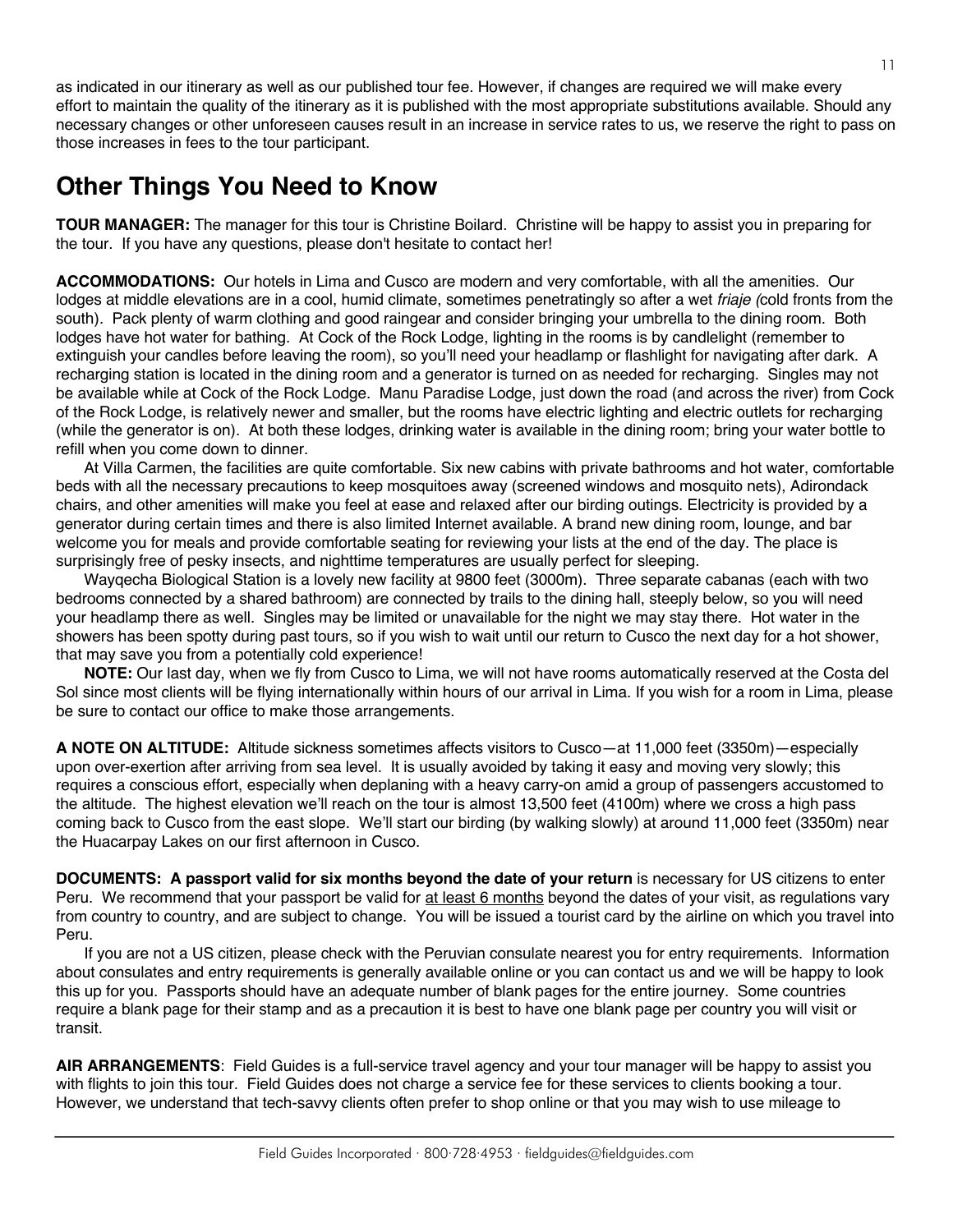purchase tickets. Regardless of which method you choose, your tour manager will be happy to provide assistance regarding ticket prices and schedules, along with rental cars and extra hotel nights as needed.

Please be sure to check with your tour manager prior to purchasing your ticket to make sure the flights you have chosen will work well with the tour itinerary and that the tour is sufficiently subscribed to operate. Once purchased, most airline tickets are non-refundable and carry a penalty to change. Field Guides cannot be responsible for these fees. **Also, it is imperative that we receive a copy of your comprehensive flight itinerary—including any and all flights not covered in the tour fee—so that we may track you in the event of missed connections, delays, or other mishaps.**

**LUGGAGE:** Please be aware that many airlines have recently modified their luggage policies and are charging additional fees for checked bags. Updates could easily occur before your departure, so you may wish to contact your airline to verify the policy. Additional charges for bags on any flights, whether these are covered by the tour fee or not, will be the client's responsibility.

**TOUR INCLUSIONS/EXCLUSIONS:** The **tour fee** is \$5225 for one person in double occupancy\* from Lima. It includes all lodging from Day 1 through Day 10, all meals from breakfast on Day 2 through dinner on Day 11, the flights within Peru (Lima/Cusco/Lima), all ground transportation, entrance fees, tips for baggage handling and meal service, and the guide services of the tour leader(s).

The above fee does not include your airfare to and from Lima, airport taxes, visa fees, any checked or carry-on baggage charges imposed by the airlines, any alcoholic beverages, optional tips to local drivers, phone calls, laundry, or other items of a personal nature.

The **single supplement** for the tour is \$1175 (*Singles may not be available at Cock of the Rock Lodge, Villa Carmen, or at Wayqecha Cloud Forest Research Station.)* Our tour fees are based on double occupancy; one-half the cost of a double room is priced into the tour fee. The single supplement is calculated by taking the actual cost of a single room and subtracting one-half the cost of a double room (plus any applicable taxes).

\*If you have a trusted friend, relative, or significant other with whom you wish to share a room on tour, please let us know and your tour manager will make that assignment. Field Guides is not currently pairing roommates who do not know each other, and the single supplement will apply if you do not have a roommate. *Note:* There may be occasions on certain tours where singles won't be available at all hotels/lodges. If this is the case, your tour manager will let you know. You will be advised ahead of time who you will be rooming with and you will have the opportunity to connect with that person before the tour, if you would like.

**TOUR REGISTRATION: To register for this tour, please** [contact our office](https://fieldguides.com/contact-us/). Our office will be in touch with you by email by the next business day (Mon-Fri) with instructions on how to complete our new electronic registration form and medical questionnaire. (We are no longer accepting the paper version.)

Please mail your **deposit of \$525** per person, or see our Payment Options at [https://fieldguides.com/payment](https://fieldguides.com/payment-options/)[options/.](https://fieldguides.com/payment-options/) **Full payment** of the tour fee is due 120 days prior to departure, or **by April 4, 2022. We will bill you for the final payment at either 120 days or when the tour has reached sufficient subscription to operate, whichever date comes later.** Since the cost of your trip insurance and airline tickets is generally non-refundable, please do not finalize these purchases until you have received final billing for the tour or have been advised that the tour is sufficiently subscribed to operate by your tour manager.

Please note that if you are traveling on a tour **outside your country of domicile** (for example, outside the US for US residents), we will require **proof of travel insurance**. Since the cost of your trip insurance and airline tickets is generally non-refundable, please do not finalize these purchases until you have received final billing for the tour or have been advised that the tour is sufficiently subscribed to operate by your tour manager.

**SMOKING:** Almost all of our clients prefer a smoke-free environment. If you smoke, please be sensitive to the group and refrain from smoking at meals, in vehicles, and in proximity to the group on trails and elsewhere.

**CANCELLATION POLICY: FOR 2022 TOURS:** Refund of deposit and payment, less \$100 handling fee, will be made if cancellation is received up to 120 days before departure. If cancellation occurs between 119 and 70 days before the departure date, 50% of the tour fee is refundable. Thereafter, all deposits and payments are not refundable and nontransferable. **FOR 2023 TOURS & BEYOND:** Note that beginning in 2023, the 50% refund period will become 179 to 90 days before departure, with no refund thereafter.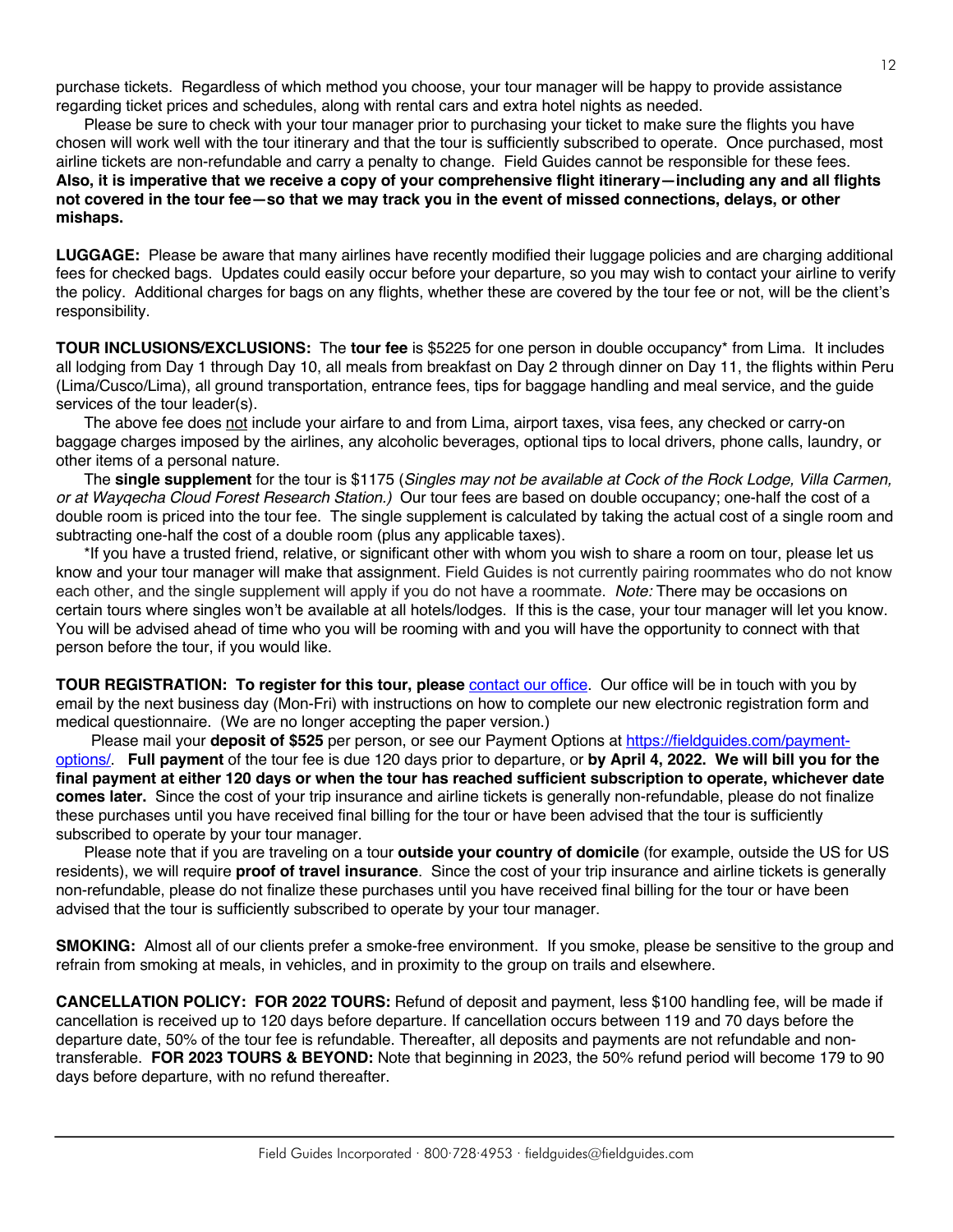Our cancellation policy only applies to payments made to Field Guides for tour (and any services included in those fees). Airline tickets not included in the tour fee and purchased separately often carry penalties for cancellation or change, or are sometimes totally non-refundable. Additionally, if you take out trip insurance the cost of that insurance is not refundable, so it is best to purchase the policy just prior to making full payment for the tour or at the time you purchase airline tickets, depending upon the airline's restrictions.

The right is reserved to cancel any tour prior to departure. In most such cases, full refund will constitute full settlement to the passenger. Note this exception, however: If you have been advised pre-tour that there is a non-refundable portion of your tour fee no matter the reason for Field Guides cancellation of the tour, that portion will not be refunded. The right is reserved to substitute in case of emergency another guide for the original one.

**TRIP CANCELLATION & MEDICAL EMERGENCY INSURANCE:** We strongly recommend you consider purchasing trip cancellation (including medical emergency) insurance to cover your investment in case of injury or illness to you or your family prior to or during a trip. If you are traveling on a tour **outside your country of domicile** (for example, outside the US for US residents), we will **require proof of travel insurance**. Because we must remit early (and substantial) tour deposits to our suppliers, you acknowledge and agree that we will not issue a refund when cancellation occurs within 70 days of departure, and only a partial refund from 70 to 119 days prior to departure (see CANCELLATION POLICY). In addition, the Department of State strongly urges Americans to consult with their medical insurance company prior to traveling abroad to confirm whether their policy applies overseas and if it will cover emergency expenses such as a medical evacuation. US medical insurance plans seldom cover health costs incurred outside the United States unless supplemental coverage is purchased. Furthermore, US Medicare and Medicaid programs do not provide payment for medical services outside the United States.

When making a decision regarding health insurance, Americans should consider that many foreign doctors and hospitals require payment in cash prior to providing service and that a medical evacuation to the United States may cost well in excess of \$50,000. Uninsured travelers who require medical care overseas often face extreme difficulties. When consulting with your insurer prior to your trip, please ascertain whether payment will be made to the overseas healthcare provider or whether you will be reimbursed later for expenses that you incur.

US citizens will receive information from us regarding optional tour cancellation/emergency medical insurance. Our agent, CSA, will insure for trip cancellation and interruption, medical coverage, travel delay, baggage loss and delay, and emergency medical transportation. If you purchase the insurance prior to, or within 24 hours of making final payment for the tour, and cover all non-refundable parts of the trip (including any non-refundable flights and in some cases, other arrangements), pre-existing conditions are covered. You may purchase your CSA policy on-line by visiting our website at https://fieldguides.com/trip-cancellation-insurance/ and clicking the link to CSA. The CSA webpage also includes a contact number.

**Currently we are unable to offer CSA insurance policies to residents of New York and Hawaii**. We have had clients provide positive feedback after acquiring insurance thru InsureMyTrip (https://www.insuremytrip.com/) in the past, and would suggest that company as an alternative. When purchasing insurance with a company other than CSA, you will want to understand whether the timing of your purchase will affect coverage before paying your first deposit. Insurance purchase requirements can vary from company to company, and such requirements could limit your options if you do not look into this until making your final payment for your tour. Please let us know if you have any questions about this.

Please note, once the insurance is purchased it is non-refundable, so please check with your tour manager prior to making the purchase to assure the tour will operate as scheduled. Citizens of other countries are urged to consult their insurance broker.

**RESPONSIBILITY:** For and in consideration of the opportunity to participate in the tour, each tour participant and each parent or legal guardian of a tour participant who is under 18 agrees to release, indemnify, and hold harmless Field Guides Incorporated, its agents, servants, employees, shareholders, officers, directors, attorneys, and contractors as more fully set forth in the Release and Indemnity Agreement on the reverse side of the registration form. Field Guides Incorporated acts only as an agent for the passenger in regard to travel, whether by railroad, motorcar, motorcoach, boat, airplane, or other means, and assumes no liability for injury, damage, loss, accident, delay, or irregularity caused by defect in such vehicles or for any reason whatsoever, including the acts, defaults, or bankruptcies of any company or person engaged in conveying the passenger or in carrying out the arrangements of the tour. You acknowledge and agree that Field Guides Incorporated is not responsible for losses or additional expenses due to delay or changes in air or other services, sickness, weather, strike, war, quarantine, or other causes. The tour participant shall bear all such losses and expenses. Field Guides Incorporated reserves the right to substitute hotels of similar category for those indicated and to